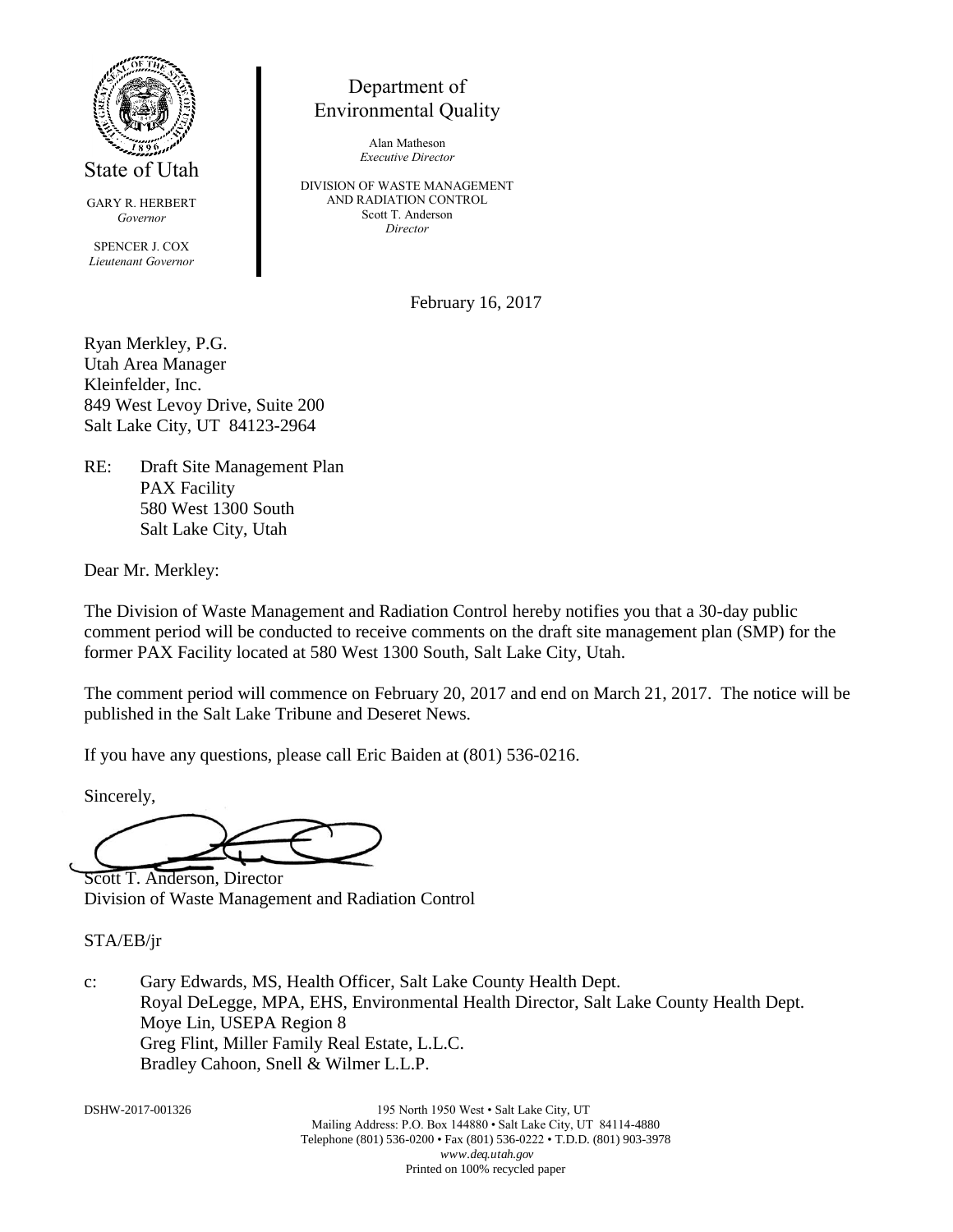

State of Utah

GARY R. HERBERT *Governor*

SPENCER J. COX *Lieutenant Governor*

## Department of Environmental Quality

Alan Matheson *Executive Director*

DIVISION OF WASTE MANAGEMENT AND RADIATION CONTROL Scott T. Anderson *Director*

February 16, 2017

Salt Lake Tribune Salt Lake City, Utah

EMAIL: naclegal@utahmediagroup.com

RE: NAC Account #9001350993

Dear Lenea:

This email constitutes authorization to publish the attached NOTICE in the Salt Lake Tribune and Deseret News on February 19, 2017.

Please send invoice and affidavit of publication to:

Scott T. Anderson, Director Division of Waste Management and Radiation Control P.O. Box 144880 Salt Lake City, Utah 84114-4880

Attachment: Public Notice

c: Gary Edwards, MS, Health Officer, Salt Lake County Health Dept. Royal DeLegge, MPA, EHS, Environmental Health Director, Salt Lake County Health Dept. Greg Flint, Miller Family Real Estate, L.L.C. Bradley Cahoon, Snell & Wilmer L.L.P. Donna Spangler (Email), Carlee Christofferson (Email), Don Verbica (Email) Facility File, Publication File, Alisa Westenskow